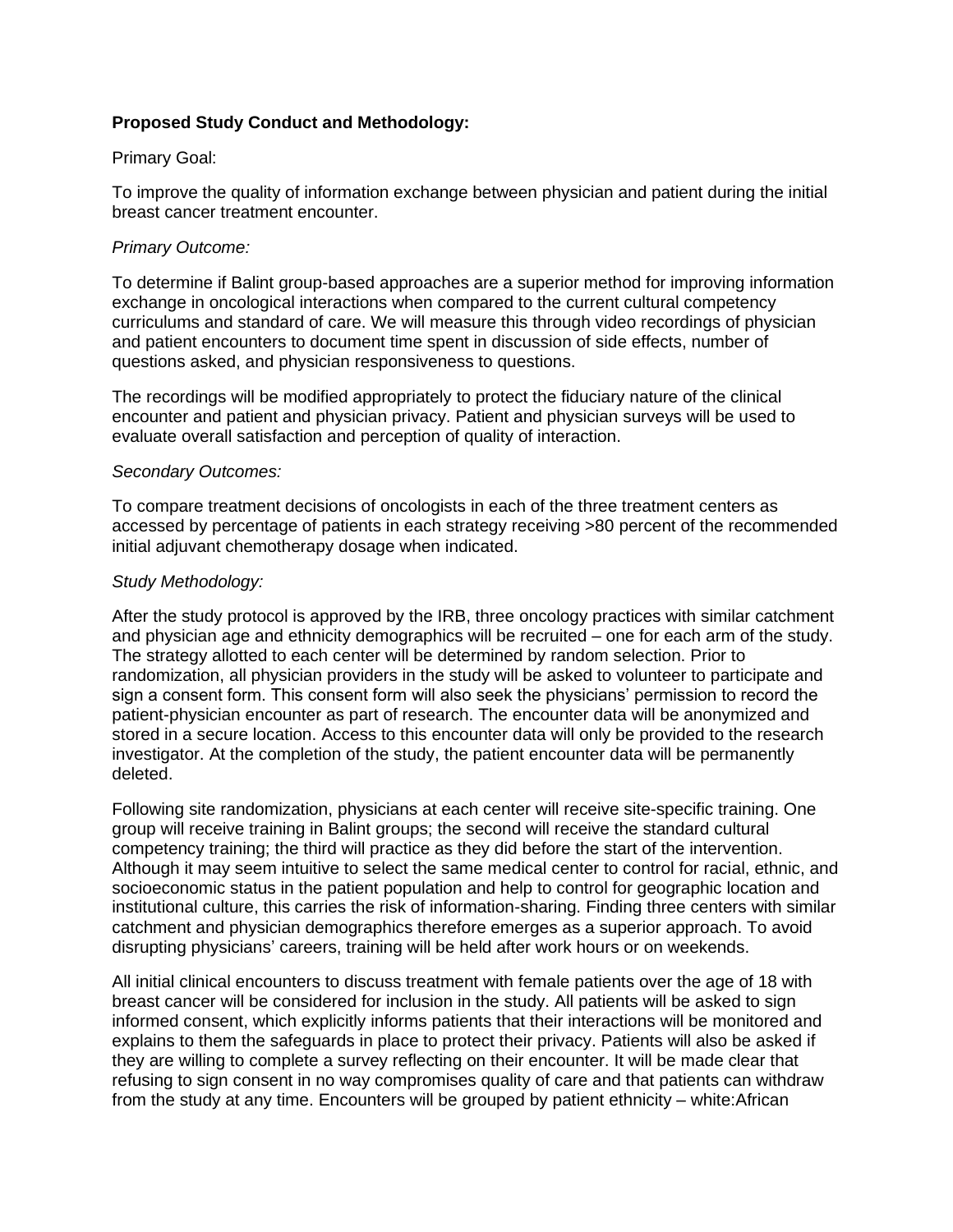American:other on a 1:1:1 basis with 30 subjects per group. Total study size across the sites will be 270 clinical encounters.

GROUP A**:** Physicians working in the hospital randomized to this group will continue to practice as they have been. No formal training will be implemented.

GROUP B: Physicians working in the hospital randomized to this group will be trained with status quo cultural competence curricula outlined above. This will be performed as part of a lecture series performed at a convenient time with a content expert. All physicians in the study will be mandated to attend these lectures.

GROUP C: Physicians working in the hospital randomized to this group will be trained in mindfulness techniques, specifically Balint groups. A content expert will educate the physicians on this methodology. After receiving initial training, physicians randomized to this group will meet for an hour on a weekly basis. At each session, the group will choose a leader to moderate the presentation of cases.

### **Analysis:**

Study recruitment and analysis will be conducted over an 18-month period.

We will use several metrics as analogues for quality of patient-physician information exchange. We will first examine patient and physician satisfaction surveys to gather a qualitative assessment of clinical interactions. We will also analyze recordings of clinical interactions to evaluate discussion of side effects, length of exchanges, and physician responsiveness to patient inquiries. Oncologists' initial dosing decisions will also be examined. Specifically, the number of patients receiving >80 percent of indicated initial adjuvant therapy dose will be evaluated. As we have stated earlier, initial dosing decisions represent a valuable metric because they do not reflect adjustment due to side effects of the treatment itself, but simply physicians' clinical judgment based on patient characteristics. Given the association of underdosing and perceived patient reticence, improvement can perhaps reflect improved physician and patient communication. We will also note whether or not the patient brought a companion to see whether this has an impact on the quality of information exchange.

# **Expected Results:**

The deleterious impact of physician bias on information exchange and dosing decisions in breast cancer likely represents a significant factor in disparities in treatment and outcomes. One would hypothesize that introducing and refining cultural competence and training in patientcentered approaches such as Balint groups would lead to more equitable care. As a result, we expect more equitable dosing strategies between breast cancer patients of different ethnic background, improved provider responsiveness to patient questions, and improved discussion of side effects. We would also expect improvement in satisfaction scores from both patients and physicians.

# **Limitations:**

Although the proposed study has a number of strengths, limitations do exist. One potential hurdle is a lack of willingness on the part of physicians to adapt their clinical practice despite the training. This inertia may result in a failure to prove the efficacy of both intervention arms in comparison to the control group. Another methodological challenge is our inability to control for doctor-patient racial concordance. However, given that many minority physicians exhibit similar levels of implicit bias as their majority colleagues, this may not be as significant as one would